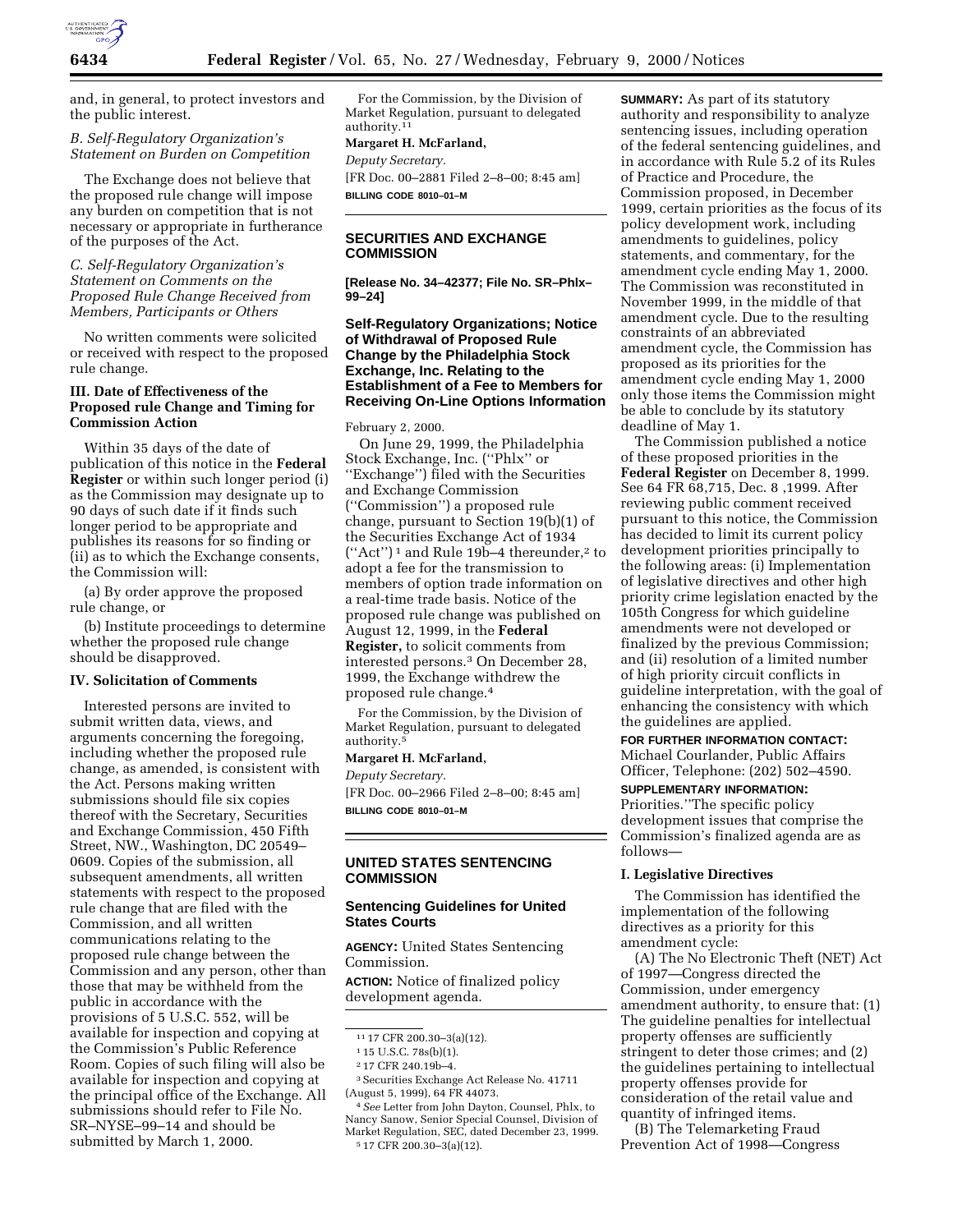directed the Commission, under emergency authority, to provide: (1) Substantially increased penalties for persons convicted of telemarketing offenses; (2) an additional sentencing enhancement if the offense involved sophisticated means, including but not limited to sophisticated concealment efforts; and (3) an additional sentencing enhancement for cases in which a large number of vulnerable victims are affected by a fraudulent scheme or schemes. The Commission promulgated emergency amendments in September 1998 in response to this directive, but they must be re-promulgated in this amendment cycle to be made permanent.

(C) The Wireless Telephone Protection Act of 1998—Congress directed the Commission to review and, if appropriate, amend the guidelines to provide an appropriate penalty for offenses involving the fraudulent cloning of wireless telephones.

(D) The Identity Theft and Assumption Deterrence Act of 1998— Congress directed the Commission to review and, if appropriate, amend the guidelines to provide an appropriate penalty for each offense under 18 U.S.C. 1028 (fraud in connection with identification documents).

(E) The Protection of Children from Sexual Predators Act of 1998—Congress directed the Commission to: (1) Provide a sentencing enhancement for offenses relating to the transportation of individuals for illegal sexual activity; (2) provide a sentencing enhancement if the defendant used a computer in connection with a sexual offense against a minor; (3) provide a sentencing enhancement if the defendant knowingly misrepresented the defendant's identity in connection with a sexual offense against a minor; (4) increase the penalties in any case in which the defendant engaged in a pattern of activity involving the sexual abuse or exploitation of a minor; and (5) amend the guidelines to clarify that the term ''distribution of pornography'' in the guidelines relating to distribution of child pornography applies to distribution for monetary remuneration or for a non-pecuniary interest.

# **II. Other High Priority Crime Legislation**

The Commission will consider amendments to the sentencing guidelines to implement the following additional high priority crime legislation:

(A) The Methamphetamine Trafficking Control Act of 1998—This Act does not contain a directive, but it increased the penalties for

manufacturing, importing, or trafficking in methamphetamine by reducing by one-half the quantity of methamphetamine required to trigger the various mandatory minimum sentences in the drug statutes.

(B) Firearms Legislation—In Public Law 105–386, Congress amended 18 U.S.C. § 924(c) to: (1) Create a tiered system of sentencing enhancement ranges, each with a mandatory minimum and presumed life maximum, in cases in which a firearm is involved in a crime of violence or drug trafficking offense (the pertinent minimum sentence being dependent on whether the firearm was possessed, brandished, or discharged); (2) change the mandatory minimum for second or subsequent convictions under § 924(c) from 20 to 25 years; and (3) broadly define the term ''brandish.''

In Public Law 105–277 (section 121 of the General Provisions), Congress amended 18 U.S.C. 922 to prohibit an alien who is lawfully present in the United States under a non-immigrant visa from possessing or otherwise being involved in a firearms offense.

#### **III. Circuit Conflicts**

As it has in the past, the Commission has also identified as a priority the resolution of a number of conflicts among the circuit courts on sentencing guideline issues. *See Braxton* v. *United States,* 500 U.S. 344 (1991). The Commission, working with the Criminal Law Committee of the Judicial Conference, the United States Department of Justice, and other interested participants in the federal criminal justice system, has identified the following circuit conflict issues as priorities for this amendment cycle:

(A) Whether for purposes of downward departure from the guideline range a ''single act of aberrant behavior'' (Chapter 1, Part A, § 4(d)) includes multiple acts occurring over a period of time. Compare *United States* v. *Grandmaison,* 77 F.3d 555 (1st Cir. 1996) (Sentencing Commission intended the word ''single'' to refer to the crime committed; therefore, ''single acts of aberrant behavior'' include multiple acts leading up to the commission of the crime; the district court should review the totality of circumstances); with *United States* v. *Marcello,* 13 F.3d 752 (3d Cir. 1994) (single act of aberrant behavior requires a spontaneous, thoughtless, single act involving lack of planning).

(B) Whether the enhanced penalties in § 2D1.2 (Drug Offenses Occurring Near Protected Locations or Involving Underage or Pregnant Individuals) apply only when the defendant is

convicted of an offense referenced to that guideline or, alternatively, whenever the defendant's relevant conduct included drug sales in a protected location or involving a protected individual. Compare *United States* v. *Chandler,* 125 F.3d 892, 897– 98 (5th Cir. 1997) (''First, utilizing the Statutory Index located in Appendix A, the court determines the offense guideline section 'most applicable to the offense of conviction.' '' Once the appropriate guideline is identified, a court can take relevant conduct into account only as it relates to factors set forth in that guideline); with *United States* v. *Clay,* 117 F.3d 317 (6th Cir.), cert. denied, 118 S. Ct. 395 (1997) (applying § 2D1.2 to defendant convicted only of possession with intent to distribute under 21 U.S.C. 841 (but not convicted of any statute referenced to § 2D1.2) based on underlying facts indicating defendant involved a juvenile in drug sales).

(C) Whether the fraud guideline enhancement for ''violation of any judicial or administrative order, injunction, decree, or process''  $(S 2F1.1(b)(4)(B))$  applies to falsely completing bankruptcy schedules and forms. Compare *United States* v. *Saacks,* 131 F.3d 540 (5th Cir. 1997) (bankruptcy fraud implicates the violation of a judicial or administrative order or process within the meaning of § 2F1.1(b)(3)(B)); with *United States* v. *Shadduck,* 112 F.3d 523 (1st Cir. 1997) (falsely filling out bankruptcy forms does not violate judicial process since the debtor is not accorded a position of trust).

(D) Whether sentencing courts may consider post-conviction rehabilitation while in prison or on probation as a basis for downward departure at resentencing following an appeal. Compare *United States* v. *Rhodes,* 145 F.3d 1375, 1379 (D.C. Cir. 1998) (postconviction rehabilitation is not a prohibited factor and, therefore, sentencing courts may consider it as a possible ground for downward departure at resentencing); with *United States* v. *Sims,* 174 F.3d 911 (8th Cir. 1999) (district court lacks authority at resentencing following an appeal to depart on ground of post-conviction rehabilitation which occurred after the original sentencing; refuses to extend holding regarding departures for postoffense rehabilitation to conduct that occurs in prison; departure based on post-conviction conduct infringes on statutory authority of the Bureau of Prisons to grant good-time credits.).

(E) Whether a court can base an upward departure on conduct that was dismissed or uncharged as part of a plea